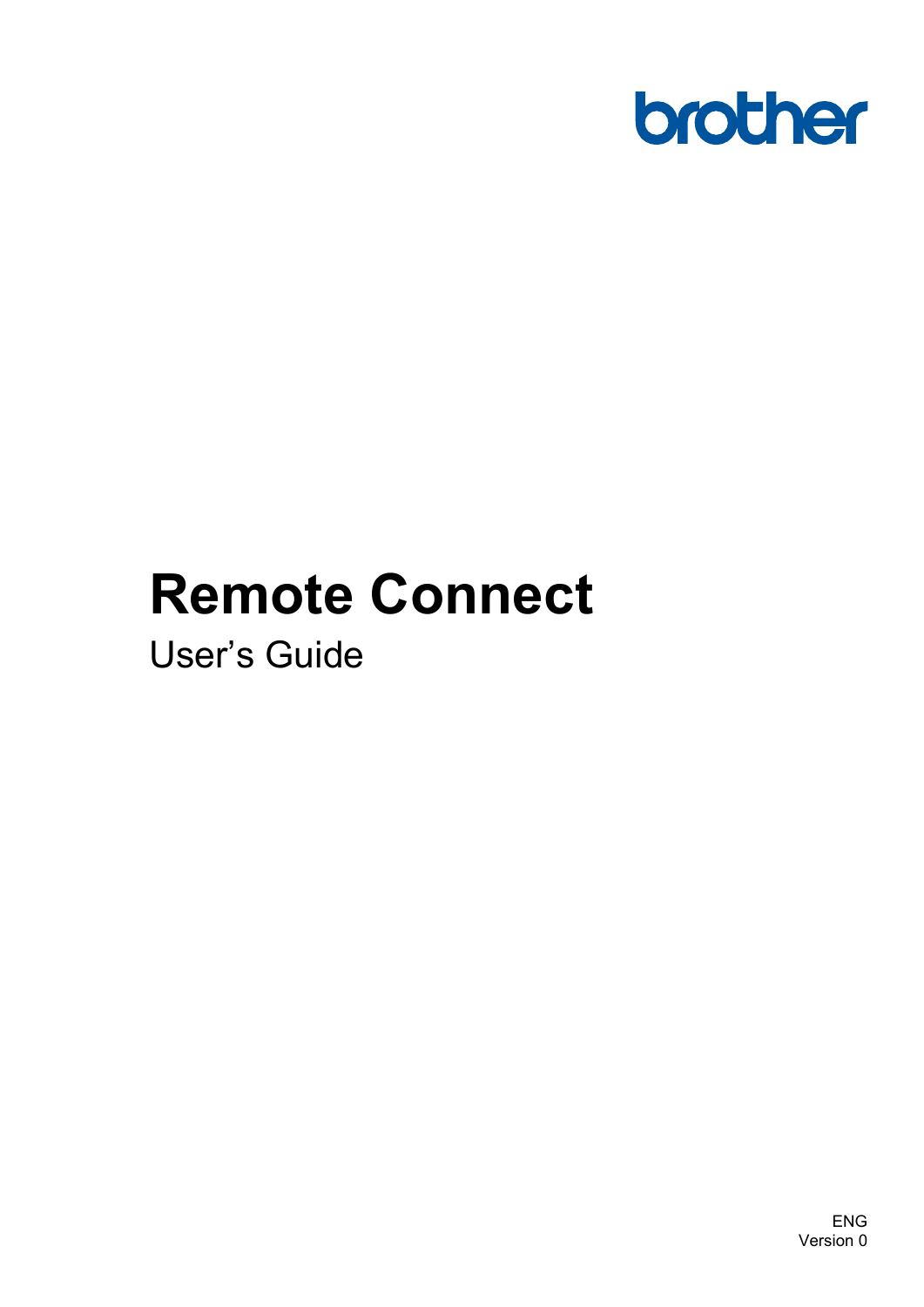#### **Definitions of Notes**

We use the following symbol throughout this User's Guide:



Tips icons indicate helpful hints and supplementary information.

#### **Copyright**

Copyright © 2022 Brother Industries, Ltd. All rights reserved.

#### **Trademarks**

Safari is a trademark of Apple Inc., registered in the U.S. and other countries.

Google Chrome is a trademark of Google LLC.

QR Code is a registered trademark of DENSO WAVE INCORPORATED in Japan and in other countries.

Any trade names and product names of companies appearing on Brother products, related documents and any other materials are all trademarks or registered trademarks of those respective companies.

#### **Important Notes**

Information in this document is subject to change without notice. The screens in this document are for illustration purposes only and may differ from the actual screens. The software described in this document is furnished under licence agreements. The software may be used or copied only in accordance with the terms of those agreements. No part of this publication can be reproduced in any form or by any means without prior written permission of Brother Industries, Ltd.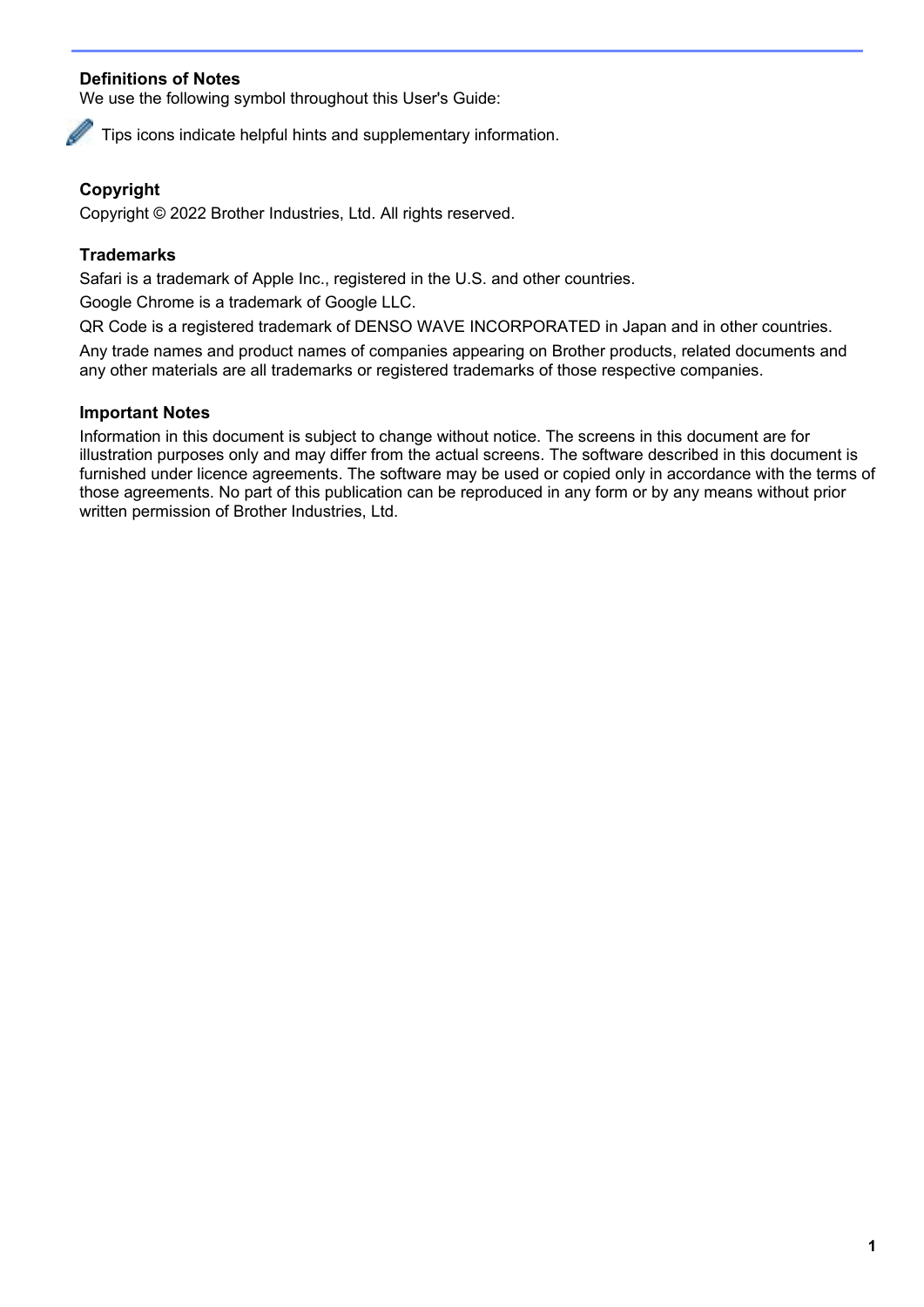### **Overview**

The Remote Connect software solution allows you to use any device with a built-in camera to operate your Brother machine. Use your mobile device's camera to scan the QR code that Remote Connect generates on your machine's LCD. Your mobile device connects to the Brother machine and displays the machine's control panel, so you can tap the options you want without physically touching the machine's control panel.

Web Based Management is required.

Make sure your mobile device has a camera or an application that reads QR codes.



#### **Benefits**

- Offers personnel a healthier work environment no need to share your Brother machine's control panel with others when you can operate the machine directly from your smartphone, tablet, or laptop.
- Easy to use without any additional applications.
- No learning curve and no decrease in productivity since Remote Connect operation is the same as using the machine's control panel.

#### **Compatible Brother Machines**

For a comprehensive list of all Brother machines that support Remote Connect, contact:

- In the US: Brother Customer Support.
- In all other regions: your local Brother office.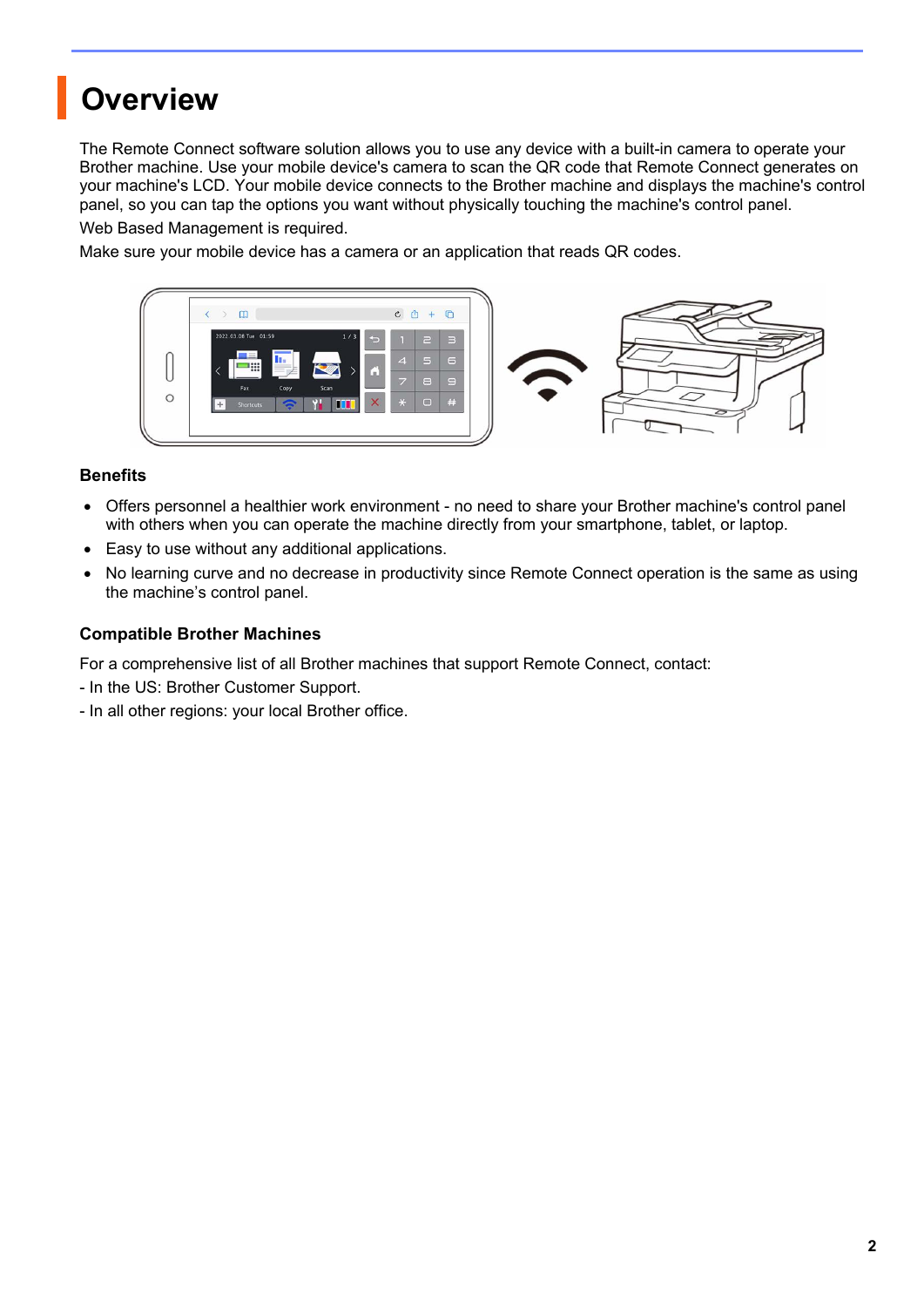## **How to Use Remote Connect**

### **Activate Remote Connect**

To activate Remote Connect on your Brother machine, use Web Based Management to set Remote Connect to ON.

Before using Remote Connect:

- The Remote Connect license must be activated on the target machine. For more information, contact:

- In the US: Brother Customer Support.
- In all other regions: your local Brother office.
- Your Brother machine must be connected to a network and accessible from a web browser.
- Your Network Administrator must authorize your mobile device.
- 1. Start your web browser.
- 2. Type "http://machine's IP address" in your browser's address bar (where "machine's IP address" is your Brother machine's IP address). For example:

[http://192.168.1.2](http://192.168.1.2/)

- 3. If required, type the password in the **Login** field, and then click **Login**.
- 4. Click the **Administrator** tab.
- 5. Click the **Remote User Interface** menu.
- 6. In the **Remote User Interface** field, select **Remote Connect (End users)**.

| $Logout =$                                                                                                                 |                                                                                                                                                          |  |
|----------------------------------------------------------------------------------------------------------------------------|----------------------------------------------------------------------------------------------------------------------------------------------------------|--|
| Address Book<br>Fax<br>General                                                                                             | Administrator<br>Network<br>Copy<br>Print<br>Scan                                                                                                        |  |
| <b>Login Password</b><br><b>User Restriction Function</b>                                                                  | <b>Remote User Interface</b>                                                                                                                             |  |
| <b>Setting Lock</b><br><b>Solutions</b>                                                                                    | <b>Remote User Interface Options</b>                                                                                                                     |  |
| <b>External Card Reader</b><br>Store Print Log to Network<br><b>Signed PDF</b><br>Date&Time                                | $O$ Off<br>Remote Connect (End users)<br>Access for end users to their Brother machine's control panel by scanning a QR code on their<br>mobile devices. |  |
| <b>Logout Time</b><br><b>Reset Menu</b><br><b>Firmware Update</b><br><b>Firmware Auto Check</b><br>▶ Remote User Interface | Submit<br>Cancel                                                                                                                                         |  |
| <b>Stored Print Jobs</b><br><b>Network Profile</b><br><b>Auto Pull Configuration</b>                                       |                                                                                                                                                          |  |

7. Click **Submit**.

When Remote Connect is ON, a QR code replaces the machine's usual touchscreen menu. To close the QR code screen and use the machine normally, press **Exit**. The QR code screen returns after the machine completes the operation or the control panel is idle for one minute.

To remove the QR code screen completely, turn Remote Connect OFF in Web Based Management.